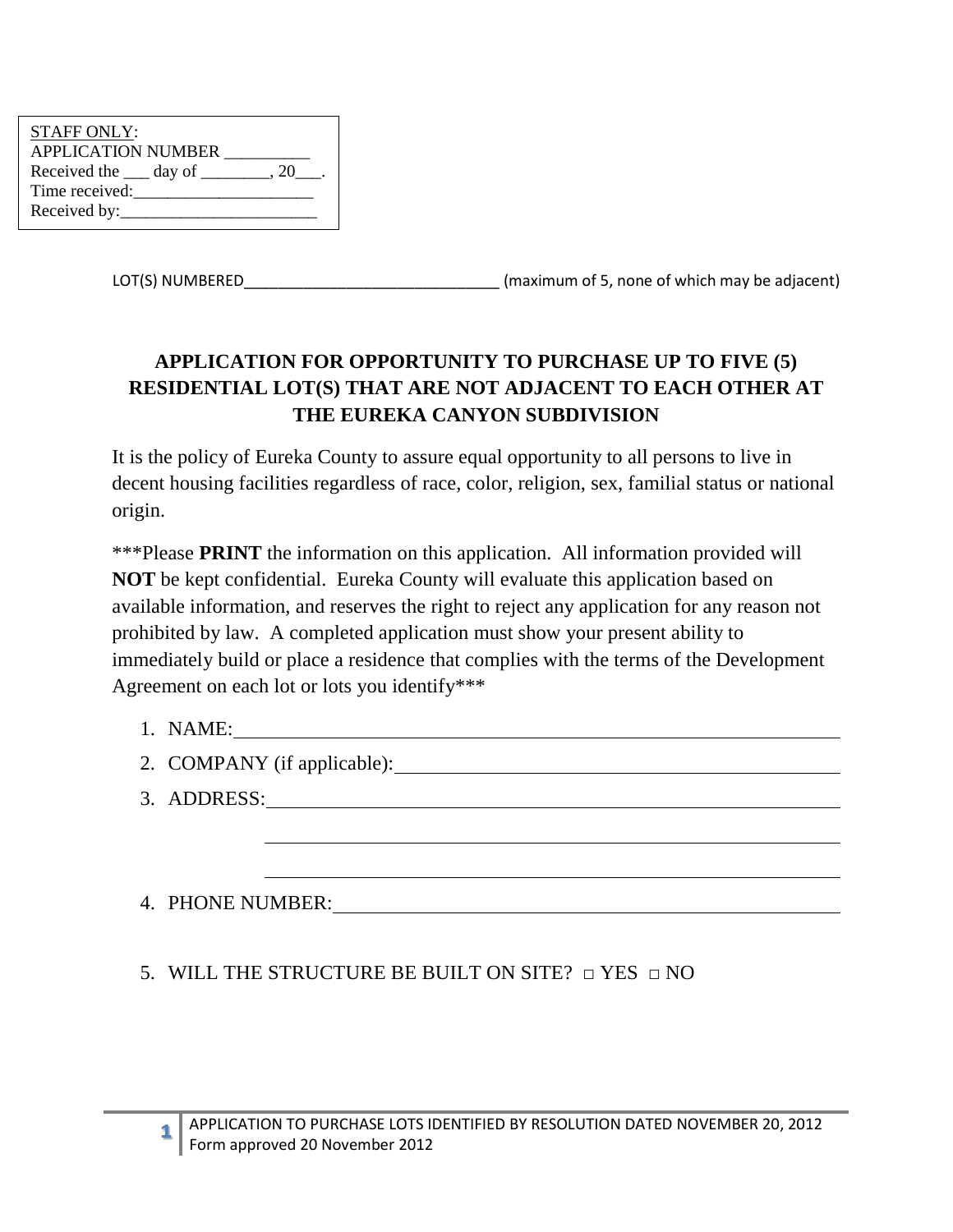## 6. WHAT BUILDING MATERIALS WILL BE MAINLY USED? □ WOOD □ STEEL □ STUCCO □ OTHER (describe below)

7. WILL THE STRUCTURE BE A MANUFACTURED, MODULAR OR FACTORY BUILT HOME?  $\Box$  YES  $\Box$  NO

\_\_\_\_\_\_\_\_\_\_\_\_\_\_\_\_\_\_\_\_\_\_\_\_\_\_\_\_\_\_\_\_\_\_\_\_\_\_\_\_\_\_\_\_\_\_\_\_\_\_\_\_\_\_\_\_\_\_\_\_\_\_\_\_\_\_

8. IF THE STRUCTURE WILL BE MANUFACTURED, MODULAR OR FACTORY BUILT IDENTIFY THE MANUFACTURER AND THE DEALER YOU ARE WORKING WITH--

MANUFACTURER'S NAME:

**2**

DEALER NAME AND PHONE NUMBER:

- 9. HOW OLD IS THE MANUFACTURED, MODULAR OR FACTORY BUILT HOME? \_\_\_\_\_\_\_\_\_\_\_\_\_ years old.
- 10. HAS THE HOME BEEN PREVIOUSLY OCCUPIED?  $\Box$  YES  $\Box$  NO
- 11.IDENTIFY THE SQUARE FEET OF THE ACTUAL INTERIOR LIVING AREA: SQUARE FEET (1,200 is the minimum)
- 12.IDENTIFY THE LICENSED CONTRACTOR(S) AND THEIR NEVADA CONTRACTOR LICENSE NUMBER(S) YOU WILL HIRE (if not licensed or if not in good standing this application will be rejected):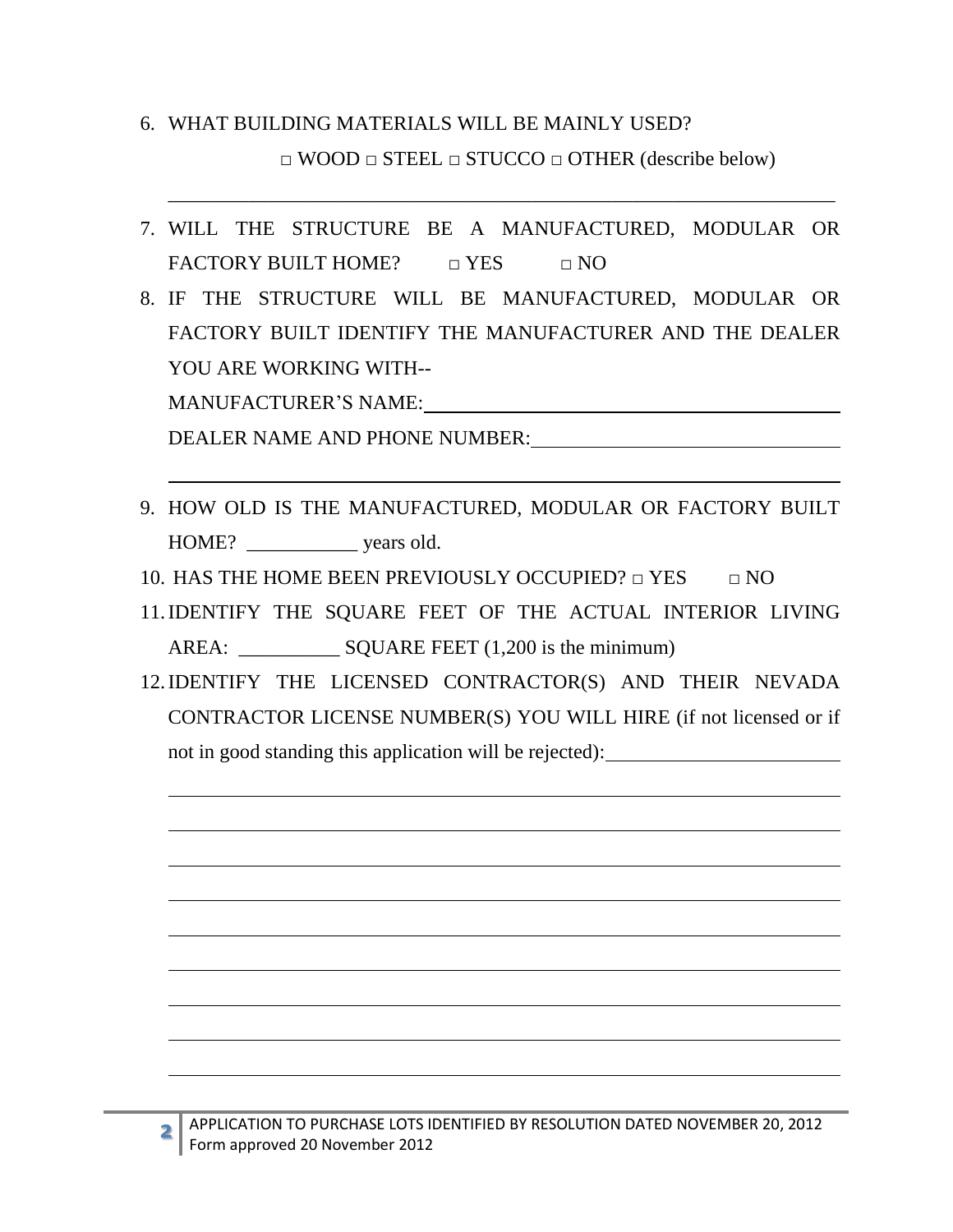13.WHAT FUNDING DO YOU HAVE AVAILABLE NOW, OR WHAT FINANCING DO YOU HAVE AVAILABLE NOW TO BUILD OR PLACE A RESIDENCE ON A LOT? Explain below and attach: (1) a letter of credit from your bank and/or (2) approved loan documentation, to prove your ability to pay for the costs of purchase and development of the  $\text{lot}(s)$ ; for reference the  $\text{lot}(s)$  sell at \$2.50 per square foot according to the square feet marked on the final map for each lot.



15.IF YOU ARE REPRESENTING A DOMESTIC OR FOREIGN LIMITED LIABILITY COMPANY, SUBMIT A DISCLOSURE SETTING FORTH THE NAME OF ANY PERSON WHO HOLDS AN OWNERSHIP INTEREST OF 1 PERCENT OR MORE AS REQUIRED BY NRS 237.023 (attach a copy of this disclosure to this application).